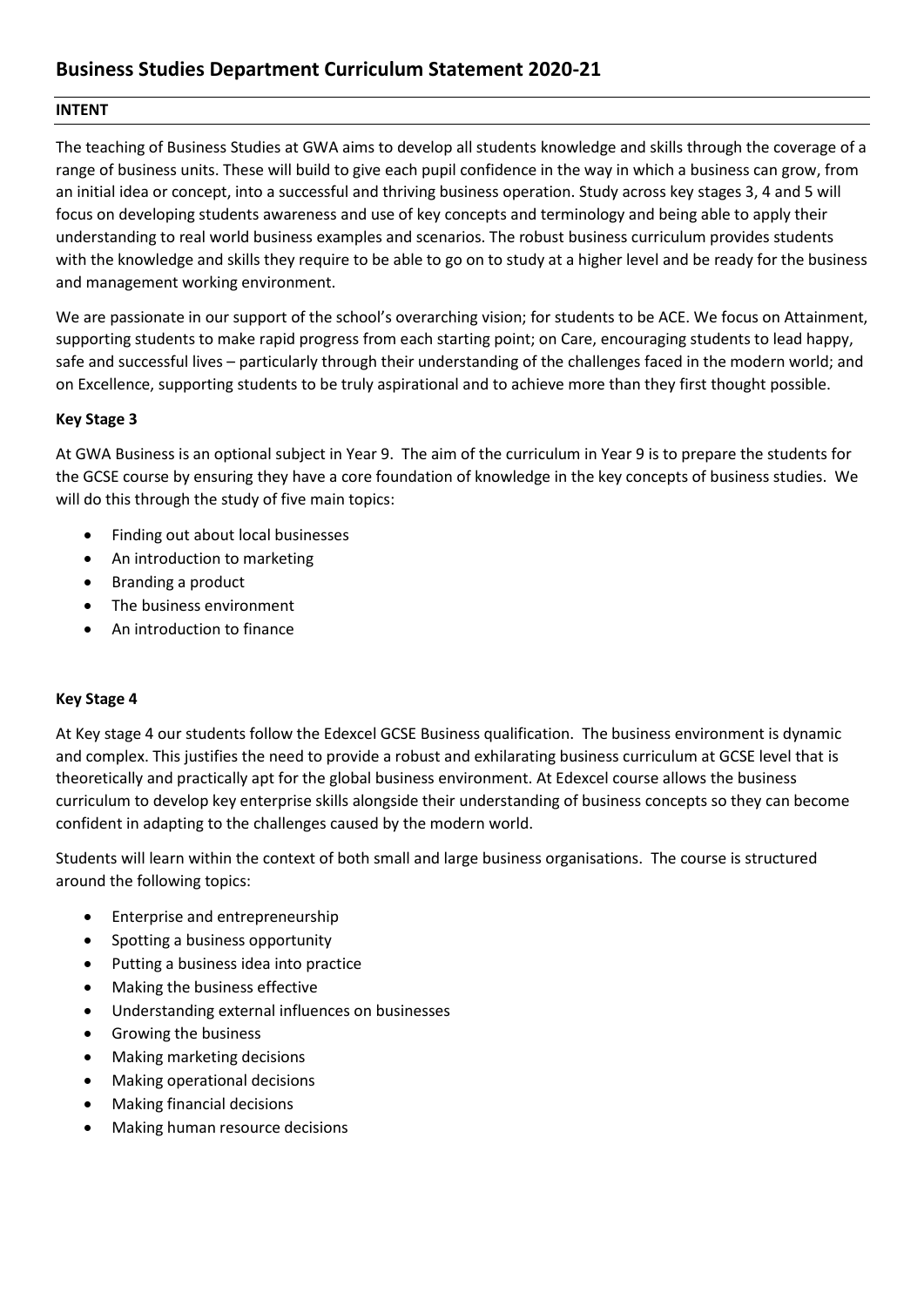## **Key Stage 5**

In Sixth Form our students study the AQA A Level Business qualification. The course allows students to continue their study of business from Key Stage 4, but also gives opportunity to begin studying business for the first time. The AQA course allows both groups of students to make good progress. At A Level our intention is to continue to develop a deep passion and enthusiasm for Business in all students. The course will ensure all students acquire deep knowledge of the subject and are supported to reach maximum academic potential. The AQA course also allows students to develop numeracy, literacy and oracy through the business curriculum, making them well placed to study at Higher Education or to enter the professional working environment.

The course is structured around the following units:

- What is business?
- Managers, leadership and decision making
- Decision making to improve marketing performance
- Decision making to improve operational performance
- Decision making to improve financial performance
- Decision making to improve human resource performance
- Analysing the strategic position of a business
- Choosing the strategic direction
- Strategic methods: how to pursue strategies
- Managing strategic change

### **IMPLEMENTATION**

Schemes of learning are designed to outline what we teach to ensure the intent of our curriculum is delivered across each key stage.

Our schemes of learning include:

## **Long term overviews:**

- Clear links to prior learning (Y7 linked to KS2, Y7 to Y8 and so on)
- Topic outline summarising key content

## **Medium term plans:**

- Root enquiry and key enquiry questions
- Key Knowledge, Skills and Understanding (delivered through know, apply, extend learning objectives/outcomes)
- Duration
- Planned assessment of student progress and impact of taught curriculum
- Assessment and improvement opportunities (DIRT)
- SMSC Literacy and Numeracy
- Opportunities to extend learning
- Enterprise skills
- Appropriate challenge and differentiation opportunities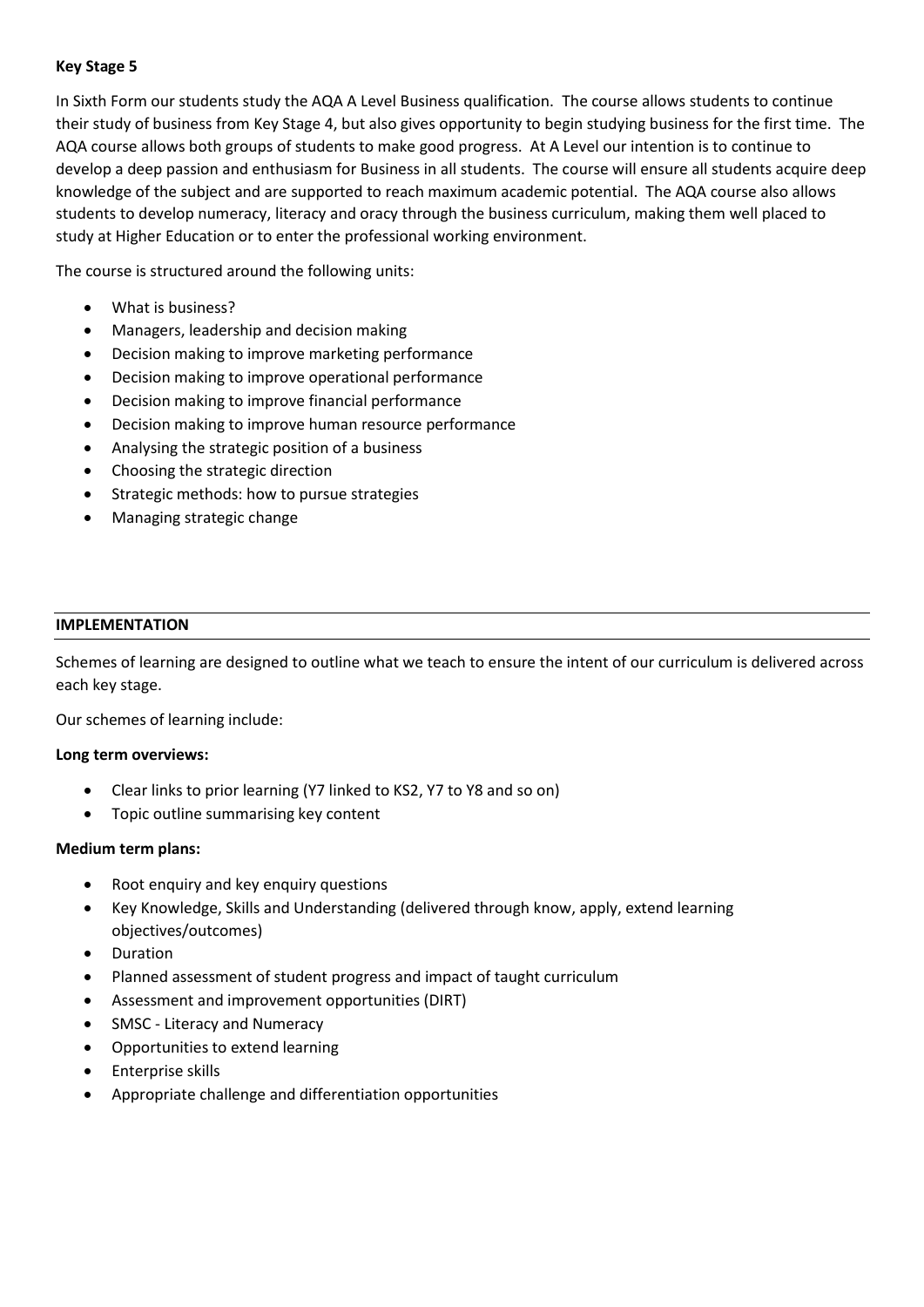## **IMPLEMENTATION**

|                                              | <b>KEY STAGE 3</b>                                                                                                                                                                                                                                                 | <b>KEY STAGE 4</b>                                                                                                                                                                                                                                                                                                                                                                                       |                                                                                                                                                                                                                                                                                                                                                                                  | <b>KEY STAGE 5</b>                                                                                                                                                                                                                                                                                                                                                                                                                                                                                                                                                                                                                                                            |                                                                                                                                                                    |
|----------------------------------------------|--------------------------------------------------------------------------------------------------------------------------------------------------------------------------------------------------------------------------------------------------------------------|----------------------------------------------------------------------------------------------------------------------------------------------------------------------------------------------------------------------------------------------------------------------------------------------------------------------------------------------------------------------------------------------------------|----------------------------------------------------------------------------------------------------------------------------------------------------------------------------------------------------------------------------------------------------------------------------------------------------------------------------------------------------------------------------------|-------------------------------------------------------------------------------------------------------------------------------------------------------------------------------------------------------------------------------------------------------------------------------------------------------------------------------------------------------------------------------------------------------------------------------------------------------------------------------------------------------------------------------------------------------------------------------------------------------------------------------------------------------------------------------|--------------------------------------------------------------------------------------------------------------------------------------------------------------------|
|                                              | Year 9                                                                                                                                                                                                                                                             | Year 10                                                                                                                                                                                                                                                                                                                                                                                                  | Year 11                                                                                                                                                                                                                                                                                                                                                                          | Year 12                                                                                                                                                                                                                                                                                                                                                                                                                                                                                                                                                                                                                                                                       | Year 13                                                                                                                                                            |
| <b>Knowledge</b>                             | What is a business - Different<br>types of businesses - Customer<br>Needs - Market Segmentation -<br>Marketing Mix $-$ Branding $-$<br>Competition - SWOT Analysis -<br>Aims and Objectives - Forms of<br>business ownership - Costs,<br><b>Revenue and Profit</b> | The dynamic nature of business -<br>Enterprise - Risk and reward - The<br>competitive environment - The<br>options for start-up - Aims and<br>objectives - Business plans -<br>Technology and business - Customer<br>needs - Market research - Market<br>segmentation - Business location -<br>The marketing mix - Organisational<br>structures - Recruitment - Training<br>and development - Motivation | Business operations - Working with<br>suppliers - Managing quality - The<br>sales process - Revenues, costs and<br>profits - Cash flow - Sources of<br>business finance - Business<br>calculations - Understanding business<br>performance - Business Growth -<br>Business and globalisation - Business<br>stakeholders - Legislation and<br>business - The economy and business | What is Business?<br>Managers, Leaders and Decision<br>Making<br>Decision Making to improve<br>marketing performance<br>Decision making to improve<br>operational performance<br>Decision making to improve<br>financial performance<br>Decision making to improve<br>human resource performance                                                                                                                                                                                                                                                                                                                                                                              | Analysing the strategic position<br>of a business<br>Choosing a strategic direction<br>Strategic methods: how to<br>pursue strategies<br>Managing strategic change |
| <b>Recurring</b><br>Skills/<br><b>Themes</b> | Know, Apply, Extend                                                                                                                                                                                                                                                | AO1: Demonstrate knowledge and understanding of business concepts and<br>issues - 35%<br>AO2: Apply knowledge and understanding of business concepts and issues to<br>a variety of contexts - 35%<br>AO3: Analyse and evaluate business information and issues to demonstrate<br>understanding of business activity, make judgements and draw conclusions -<br>30%                                       |                                                                                                                                                                                                                                                                                                                                                                                  | AO1: Demonstrate knowledge of terms, concepts, theories, methods<br>and models to show an understanding of how individuals and<br>organisations are affected by and respond to business issues.<br>AO2: Apply knowledge and understanding to various business<br>contexts to show how individuals and organisations are affected by<br>and respond to issues.<br>AO3: Analyse issues within business, showing an understanding of<br>the impact on individuals and organisations of external and internal<br>influences.<br>AO4: Evaluate quantitative and qualitative information to make<br>informed judgements and propose evidence-based solutions to<br>business issues. |                                                                                                                                                                    |
| <b>Personal</b><br><b>Development</b>        | <b>Enterprise Skills</b><br>Understanding of the business<br>environment and the<br>workplace                                                                                                                                                                      | Pupils research a variety of<br>organisations and job roles<br>throughout the course<br>Marketing investigation on the<br>impact of Branding - research skills<br>Can be linked to the GWA Careers<br>Programme<br>Application of knowledge and<br>reflection on Work Experience<br>Presenting to an audience                                                                                            | Pupils research a variety of<br>organisations and job<br>roles throughout the course<br>Analysis of real business data and<br>information to support the finance<br>unit                                                                                                                                                                                                         | <b>Business in the News Journals</b><br>Pupils research a variety real life business examples throughout the<br>course<br>Relevant and current example are used to support teaching and<br>develop cultural awareness<br>Y12 Work Experience is an opportunity to reflect on what has been<br>learned<br>Market research project in Y12                                                                                                                                                                                                                                                                                                                                       |                                                                                                                                                                    |
| <b>Assessment</b>                            | Ongoing class and homework<br>assessment<br>End of topic assessments<br>Research projects<br>Presentations<br>End of year assessment                                                                                                                               | Ongoing class and homework<br>assessment<br>End of topic assessments for each<br>topic<br>An initial numeracy assessment to<br>look at transferable maths skills<br>Marketing investigation<br>Mock exams                                                                                                                                                                                                | Ongoing class and homework<br>assessment<br>End of topic assessments for each<br>topic<br>Mock exams<br>Practice exam questions                                                                                                                                                                                                                                                  | Ongoing class and homework<br>assessment<br>Initial numeracy assessment<br>End of topic assessments for each<br>unit<br>Mock exams                                                                                                                                                                                                                                                                                                                                                                                                                                                                                                                                            | Ongoing class and homework<br>assessment<br>End of topic assessments for<br>each unit<br>Mock exams<br><b>Revision assessments</b><br>Past paper / PEQ assessments |